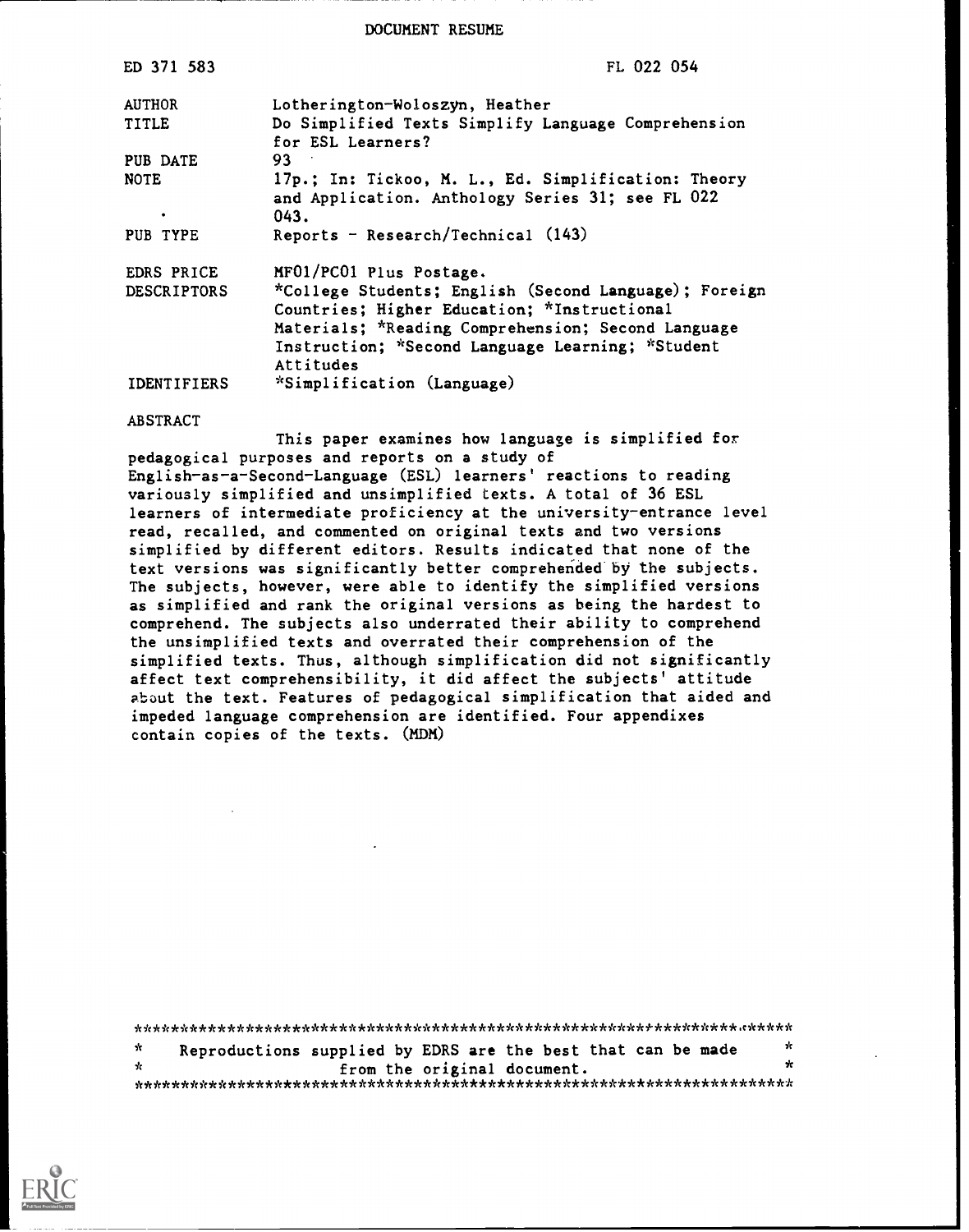-PERMISSION TO REPRODUCE THIS MATERIAL HAS BEEN GRANTED BY

Kton, Kin عكا

TO THE EDUCATIONAL RESOURCES INFORMATION CENTER (ERIC)."

u \$ DEPARTMENT OF EDUCATION Otrice 01 Educational Research and improvement EDUCATIONAL RESOURCES INFORMATION CENTER (ERIC)

Ihis document has been reproduced as<br>eceived from the person or organization<br>briginating it

0 Minor changes have Peen made to improve reproduCtiOn quality

Points of view or opinions stated in this docu<br>ment ido inot inecessarily represent officiat<br>OERI position or policy

# DO SIMPLIFIED TEXTS SIMPLIFY LANGUAGE COMPREHENSION FOR ESL LEARNERS?

Hesither Lotherington-Woloszyn

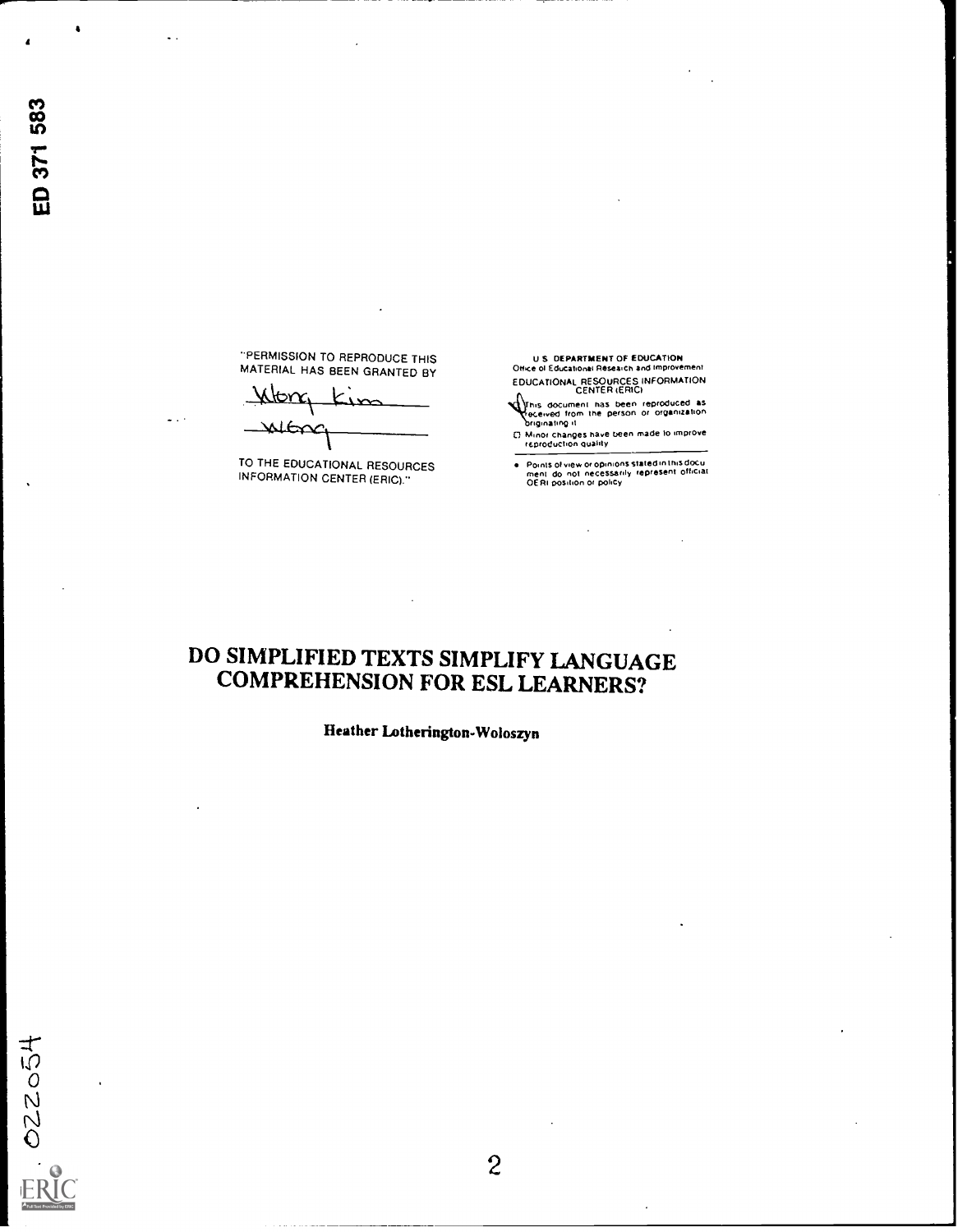# DO SIMPLIFIED TEXTS SIMPLIFY LANGUAGE COMPREHENSION FOR ESL LEARNERS?

# Heather Lotherington-Woloszyn

### Abstract

Graded readers for ESL learners offer pedagogically simplified and stratified language for educational consumption. However, the nature of this simplified language deserves close inspection. ESL learners' reactions to variously simplified texts underscore the fact that simplifications are not equal, and they may not even be very simple.

This paper looks at how language is simplified for pedagogical purposes. It then reports the results of a study in which ESL learners' reactions to reading variously simplified vs unsimplified texts are explored, and concludes that for ESL learners of intermediate proficiency, simplified versions may be best used for their optical illusion qualities to introduce the content of authentic texts.

The paper identifies features of pedagogical simplification which effectively aided language comprehension as well as those which impeded comprehension or otherwise proved to be unuseful with the samples of ESL learners studied. It also notes how ESL learners' dependency on observable features of pedagogically simplified language may indicate weaknesses that should be addressed strategically in the ESL classroom and not by simplifying the texts they are reading.

### Introduction

Publishers' catalogues of ESL resources offer the consumer a choice of simplified texts graded into levels of reading difficulty for ESL learners. This paper looks at how these texts are simplified for pedagogical purposes, and whether simplification improves text comprehensibility.



BEST COPY AVAILABLE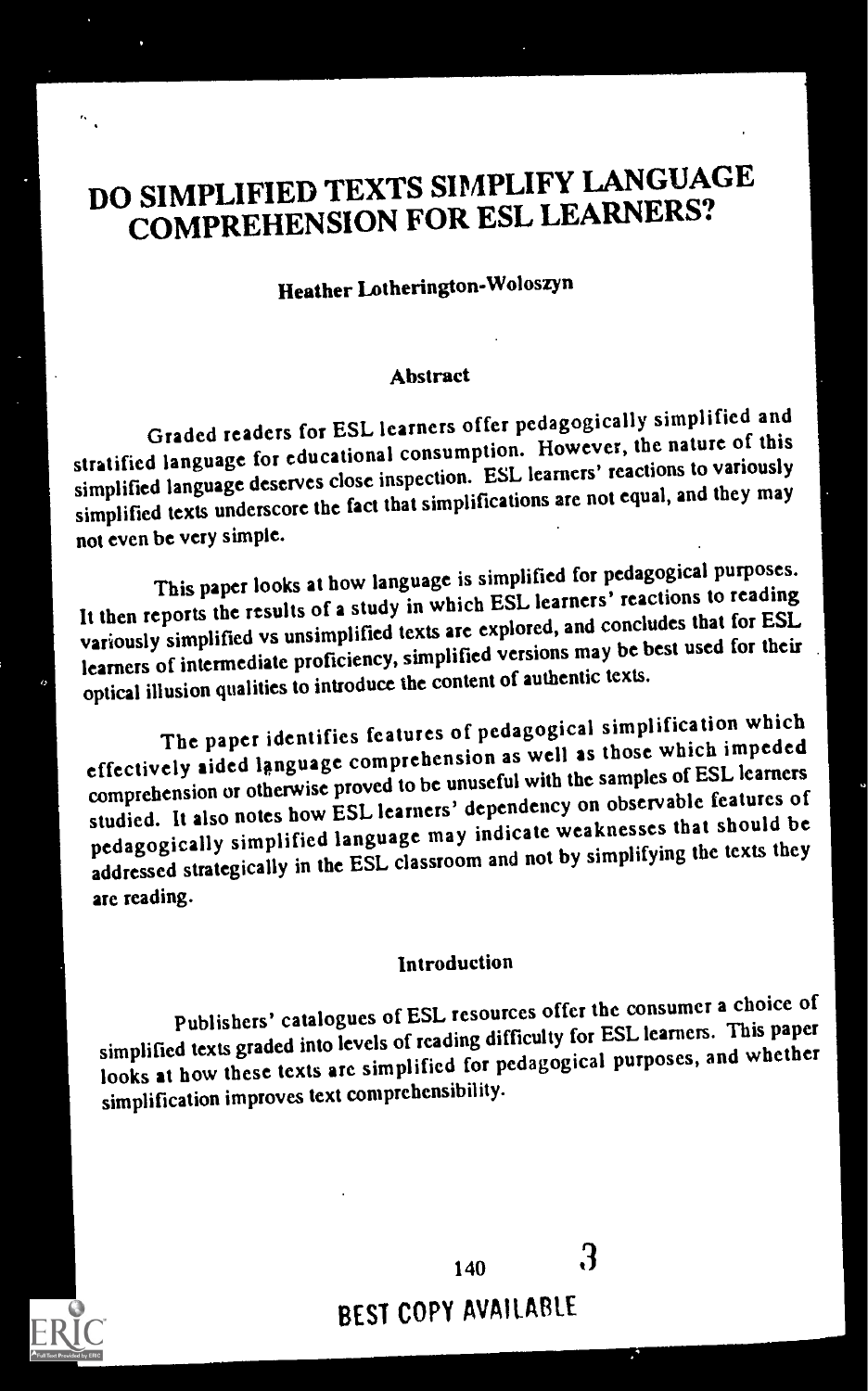### What is Pedagogically Simplified Language?

Simplified language, within the realm of simplified reading and listening texts intended mainly for pedagogical purposes<sup>1</sup>, is a blanket term describing the language of texts which are created or adapted to be more accessible to the mader. AS such, simplified language indicates a writing and editing process rather than a particular product. The products of simplification vary according to the framework within which writing and editing decisions are made.

Texts are simplified for pedagogical purposes not only for second language  $(L_2)$  learners but also for children who are learning to read in their native language  $(L_2)$  learners but also for children who are rearning to read<br> $(L_1)^2$ , and for learners with special educational needs.

### How is Language Pedagogically Simplified? The Publisher's Perspective.

Traditionally, text comprehensibility has been assessed in terms of the linguistic features of the text under the assumption that the ESL learner's difficulty in accessing written language is alleviated through linguistically adapting the text. Studies into the comprehensibility of L, texts have underscored the weaknesses in attributing language difficulty to the typical linguistic indices of readability vocabulary difficulty (usually measured in terms of word frequency), sentence, clause and passage length (Davison & Kantor, 1982). Researchers have cautioned that text comprehensibility relies also on features of conceptual readability which are not objectively measurable, such as the overall presentation of ideas, local discourse organization, needed background information, and matters shaping the reader's evaluation of information (Kantor & Davison, 1981); as well as literary qualities of the text (Liebling, 1986).

A recent study of North American publishers of simplified texts intended for ESL lea rners in Canada indicates, however, that publishers are not concerned solely with linguistic simplification (Lotherington-Woloszyn, 1989). It was found that publishers were considering the following in their simplification schemes:

- the linguistic features of text
- the subject content of the text
- the cultural and background knowledge required to read the text
- the characteristics of the learner and the learning environment
- the presentation and literary merit of the text
- the marketability of the text (Lotherington-Woloszyn, 1989).

141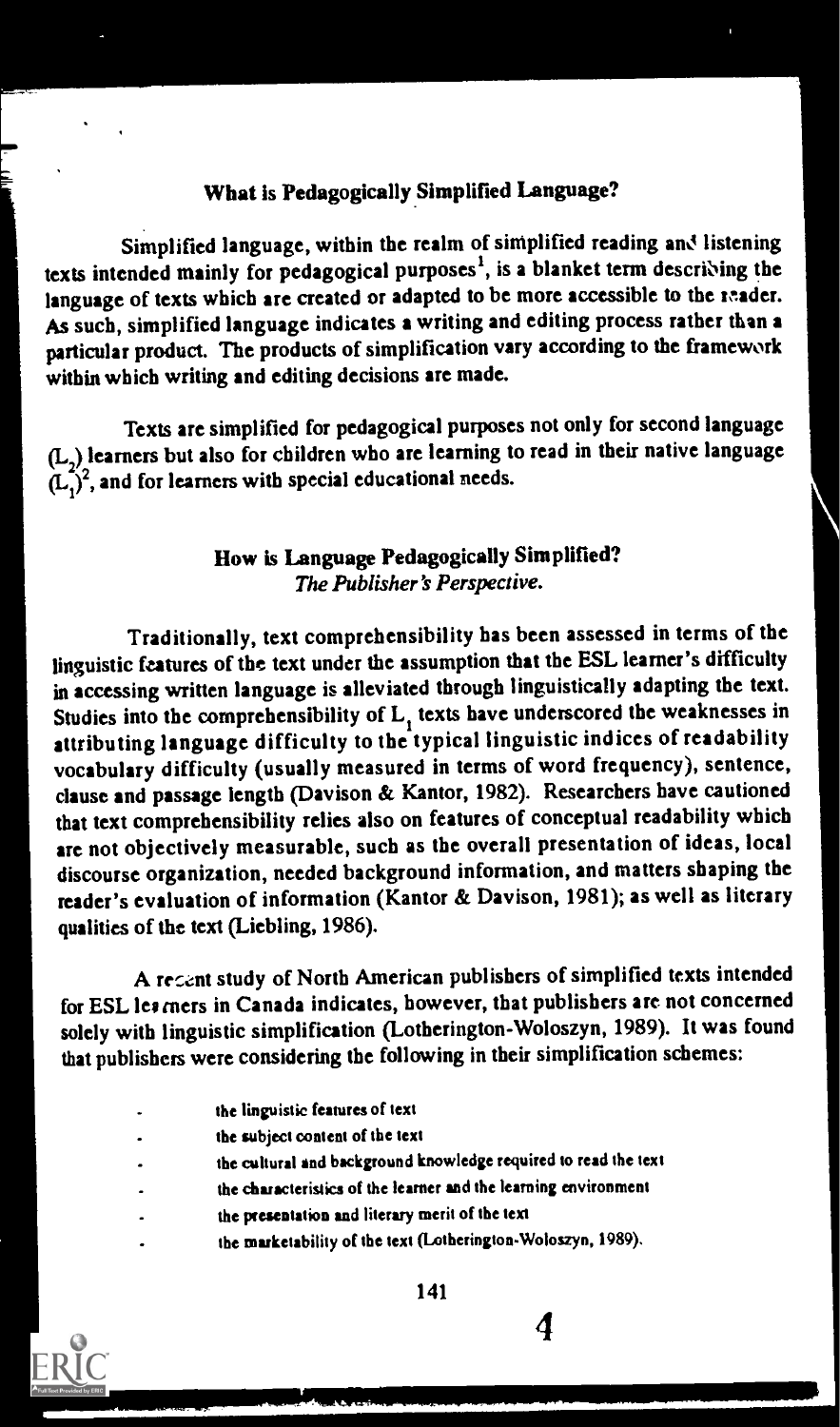A dual-scaling analysis of these considerations indicated the following observable trends in simplification:

 $\mathbf{v} = \mathbf{v}$ 

1) an ESL text-centred approach, focussing on the linguistic features and the cultural references of the text;

2) a language arts learner-centred approach, focussing on the attractiveness and appropriateness of the text to the reading learner;

3) a functional social-centred approach, focussing on the sociolinguistic and stylistic treatmeat of the text. (Lotherington-Woloszyn, 1989, p. 212)

These trends do not necessarily reflect real, conscious approaches to simplification on the part of publishers, but rather statistically observable trends in the data.

The first trend shows that linguistic criteria are still considered to be important indices of text difficulty by publishers of simplified texts. However, the three trends identified accounted for only 52.13% of the total variance in the data, indicating a high degree of heterogeneity in the guiding criteria used by publishers in producing simplified texts.

In other words, publishers' approaches to simplification vary widely. Research on pedagogical simplification has not been sufficiently sensitive to this fact: simplified texts differ in what has been controlled or adapted and how.

# The Editor's Perspective.

As Kantor and Davison (1981) point out in reference to  $L_i$  simplified texts, adaptors do not slavishly hold to linguistic constraints in producing these materials. Editorial discretion plays a major role in the creation of a simplified text. With this in mind, a case study was made of the simplification strategies employed by two editors who adapted two one-page texts for young adult ESL learners of intermediate language proficiency (see Appendices A, B).

The participating editors were recommended by publishers of simplified materials on the market for ESL learners in Canada. They each adapted the two texts for the stated audience, according to their usual procedures, and then at a later interview, clarified and explained their editing decisions. These decisions are summarized in Figure 1.

 $142 - 5$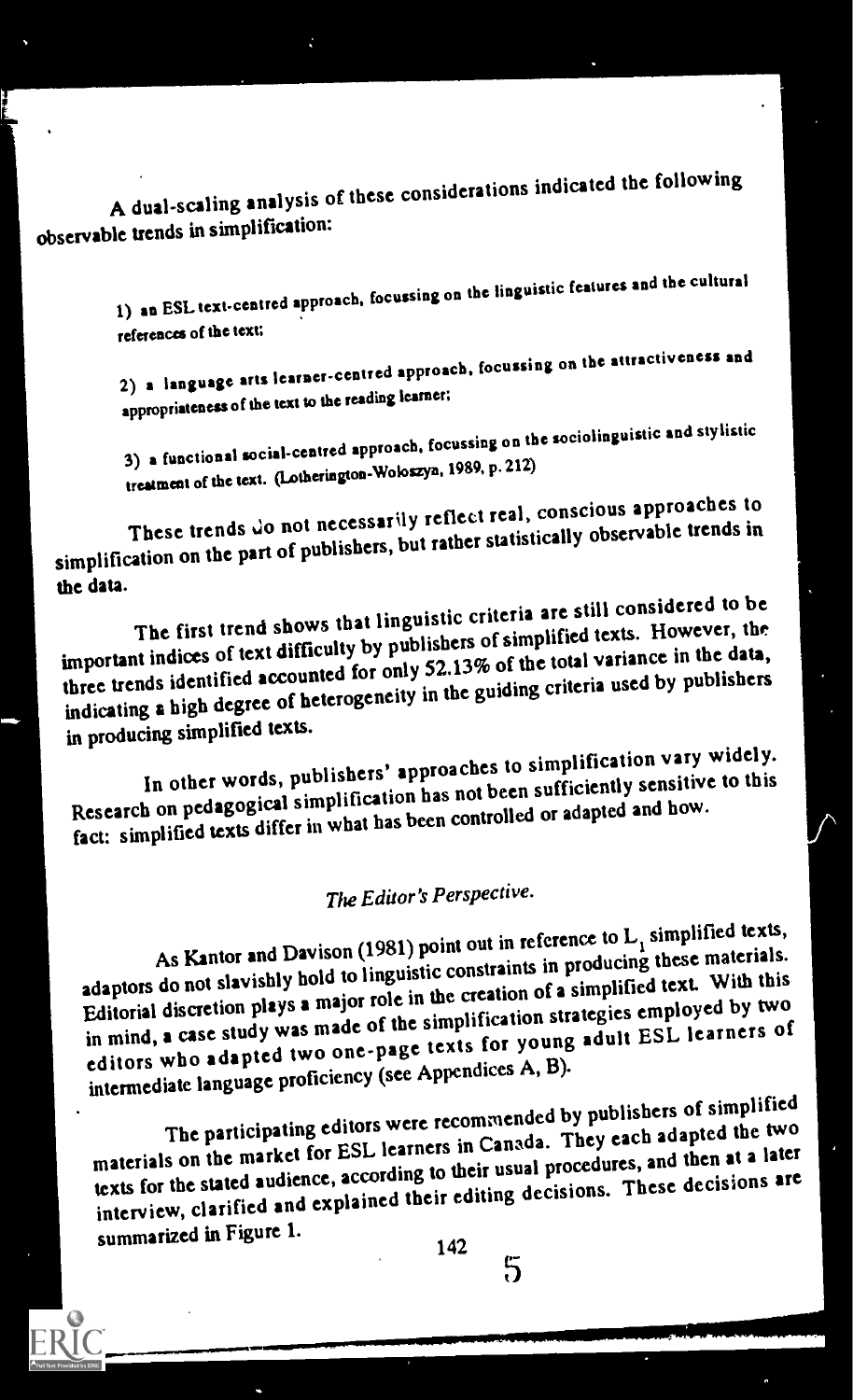### Editor $\Lambda$

#### reorganize

-order of information in text, paragraphs, and sentences

#### cut

-information that is redundant, unnecessary -inappropriate stylistic devices

### clarify

-implicit and unclear information by making it explicit -necessary background information -cohesive ties by using lexical repetition, reference; by avoiding ellipsis

### shorten

-sentences to reflect 1 idea per sentence -paragraphs if too many ideas are introduced per paragraph

#### simplify

-lexis by: in-text glossing; paraphrasing; using a  $\angle$  more common word; providing a richer context for unfamiliar words; replacing a hard word with a defining phrase

### Editor

#### cut

-information that is redundant, unnecessary, peripheral, and logically deducible -difficult, inessential words -names; quotes

#### replace

-conjunctive links between/within sentences to compensate for cuts -imprecise, circumlocutory wording with simpler but semantically equivalent structures -cohesive ties to agree with cuts affecting person, and number

### clarify

-cohesive ties where compensation for deletions is needed

(Lotherington-Woloszyn, 1989, p.91)

Figure 1: This is what Editor<sub>A</sub> and Editor<sub>B</sub> did to simplify Texts 1 and 2.

It is evident from the editors' simplification strategies and from their simplified versions of Texts 1 and 2 (see Appendices C and D) that simplification of a text can result in markedly different versions.

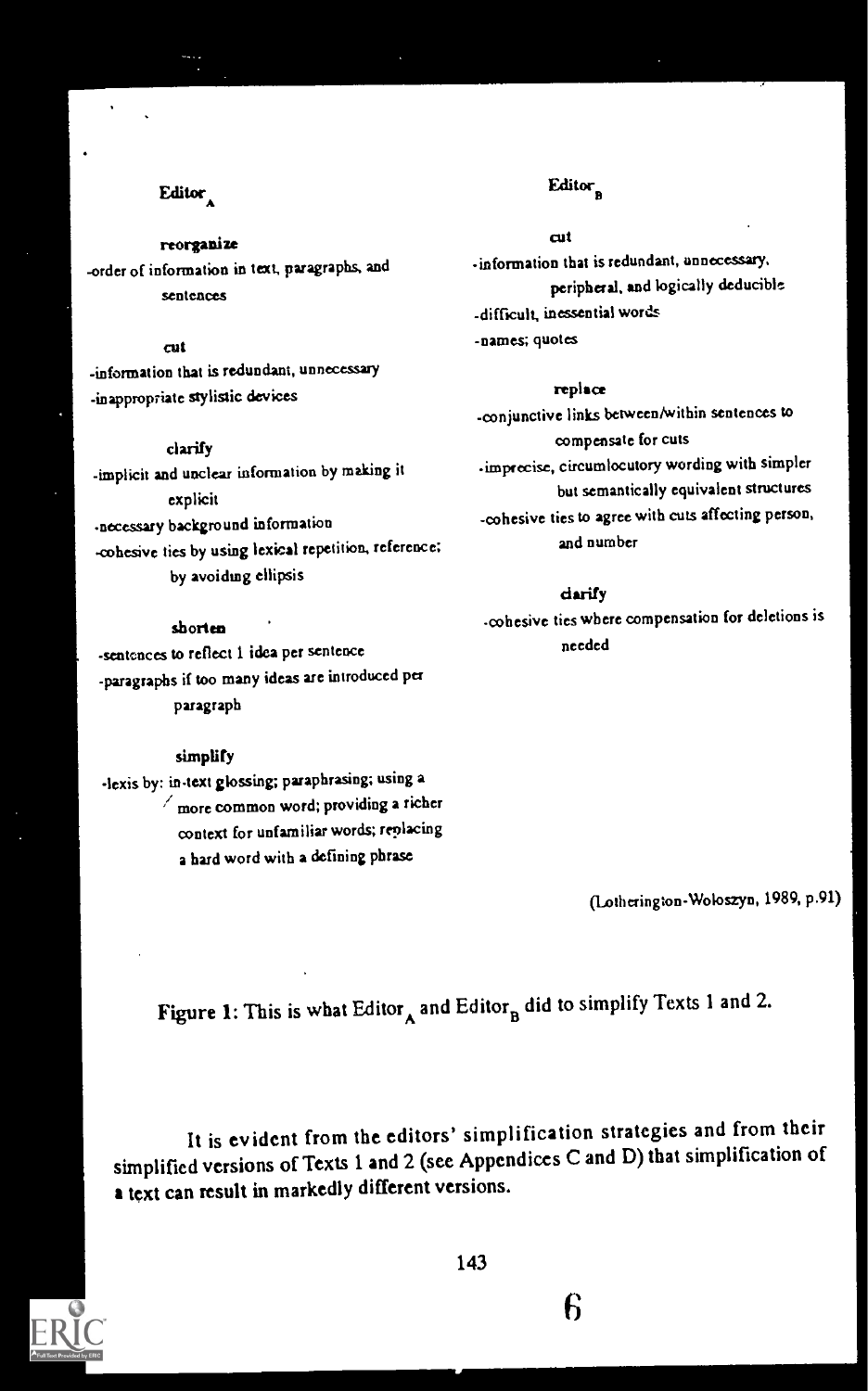## Are Simplified Texts more Comprehensible to ESL Learners than Unsimplified Texts?

To explore this question, a study was conducted with thirty-six ESL learners at the university-entrance level who were assessed as having intermediate proficiency in English. The subjects, who were foreign students<sup>3</sup> enrolled in a preparatory English for academic purposes course at a university in Canada, read. recalled and commented on the texts which the editors had simplified, in all three versions: original (Texts 1, 2), simplified by Editor  $\Lambda$  (Texts 1A, 2A) and simplified by Editor<sub>n</sub> (Texts 1B, 2B).

The subjects were interviewed twice. During each sitting, they read the three versions of one text. The presentation order of both the texts and the versions was counterbalanced. The subjects orally recalled only the first version of the text presented to them at each sitting. They evaluated the relative difficulty of the versions and indicated the features of each version that they believed to be causing them comprehension problems with a highlighter pen.

The subjects' comprehension of the texts was assessed in terms of number of idea units recalled (cf: Canell, 1985). Subjects' stated comprehension problems were also documented in terms of idea units.

The findings of the study were most interesting. T-test results<sup>4</sup> showed that none of the text versions was significantly better comprehended by the subjects (p<. 65 against set of pairs). Subjects, however, identified the simplified versions as simphfied; they ranked the original versions of both texts as being the hardest to comprehend, and they ranked both simplified versions produced by  $Editor_A$  and the simplification of Text 2 by Editor<sub>n</sub> as being easiest, as can be seen in Figures 2 and 3.



44° ary 2008.

144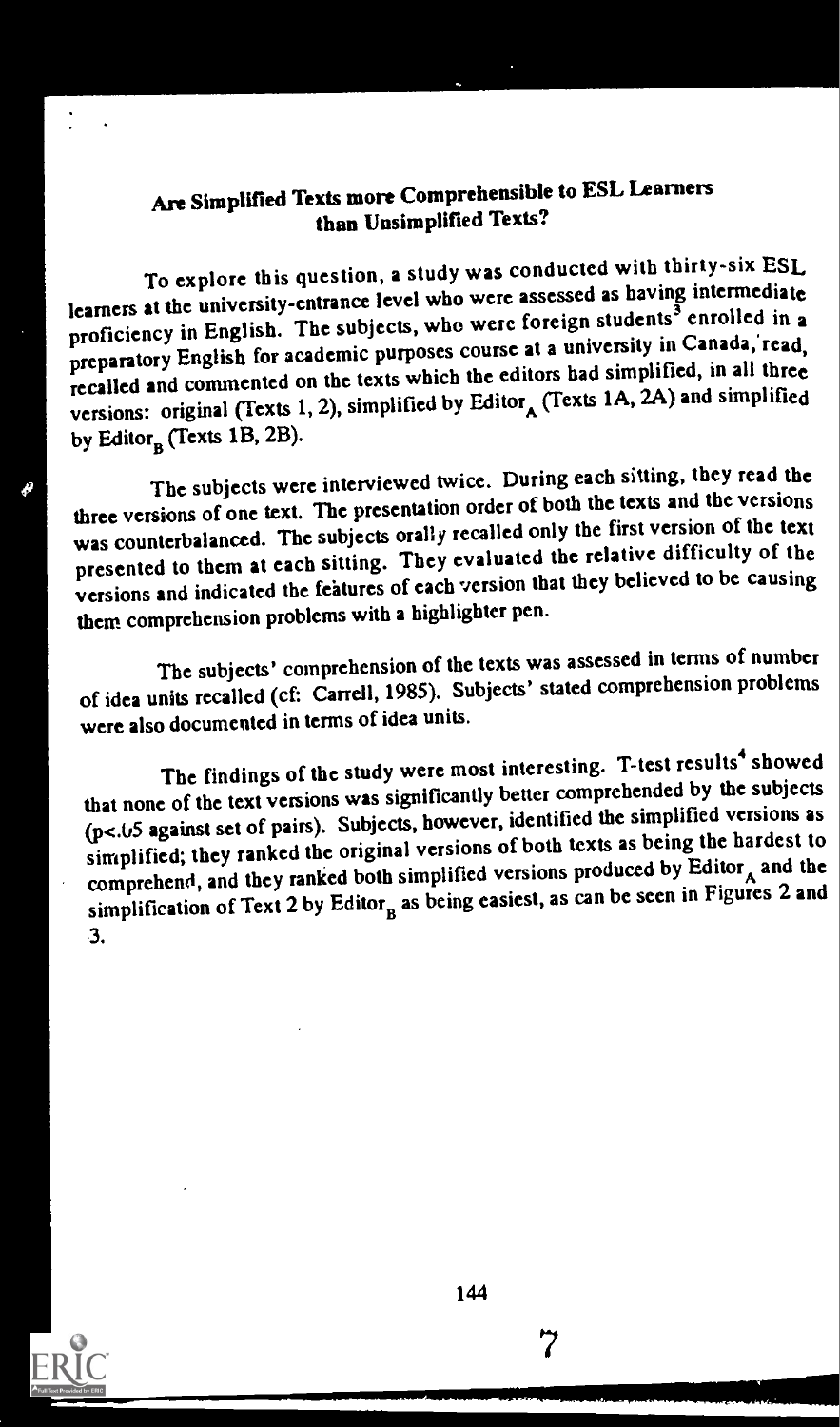

 $\sim$ 

t W





Figures 2 and 3

Subjects' ranking of the easiest versions of each text.

However, subjects did not show significant differences in their comprehension of the text versions as measured in terms of number of idea units recalled.

145

tr. Steam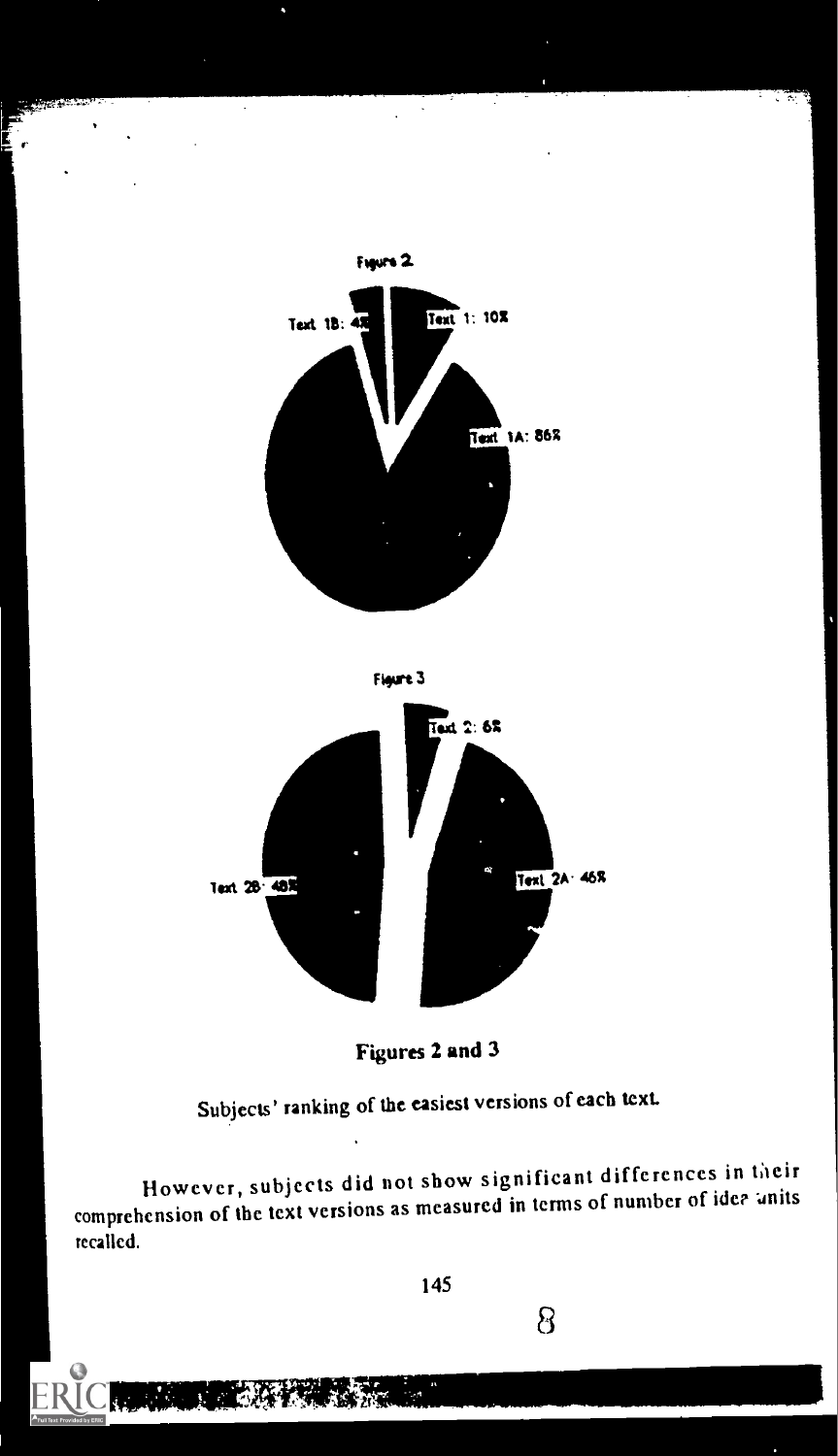Subjects underrated their ability to comprehend the unsimplified texts. They also overrated their comprehension of the simplified versions, especially those created by Editor<sub>n</sub>. This was evident in the high namber of problems reported per idea unit in the B versions of the texts during the discussion of what was unclear or difficult to understand in each text.

This sample of intermediate proficiency ESL learners thought that the simplified versions they read were easier to comprehend (with the exception of Text 1B) and that the original versions were more difficult to comprehend. However, they did not show significant differences in comprehension as measured by quantity of idea units recalled. Furthermore, they reported a high proportion of comprehension problems in the versions simplified by  $Editor_n$ , suggesting that they were fooled by appearances into thinking that what looked simplified was actually more comprehensible than the original. Part of this optical illusion may be attributable to reduced text length, as  $Editor<sub>n</sub>$  placed a high priority on the strategy of cutting out inessential information, which effectively reduced text length.

### Optimal and Interfering Simplification Strategies

It is interesting to explore the features of text these ESL learners pinpointed as contributing to comprehension difficulties. Although subjects overwhelmingly attributed comprehension problems to difficult vocabulary items (77.9% of problems identified), the particular idea units they identified as unclear or problematic indicated other probable sources of interference in comprehension.

In particular, subjects reported having problems with idea units which had been reduced in the simplified versions through the deletion of redundant information. Thus, the redundancy maintained in the original texts was helpful to these ESL learners. Cutting out redundant information, a simplification strategy used by both Editor<sub>A</sub> and Editor<sub>n</sub>, tended to impede comprehension.

The editors' text adaptations were of limited help where an unknown vocabulary item was pinpointed as causing comprehension difficulty. Subjects made poor use of in-text glosses, a simplification strategy used by Editor<sub>A</sub>, thereby demonstrating inadequate reading strategies. Indeed, the fact that subjects evaluated text comprehensibility largely in terms of perceived vocabulary difficulty indicates that they may be placing too much attention on word meaning, and not enough on text meaning. This tendency to read words rather than text can be addressed strategically in the ESL classroom.



146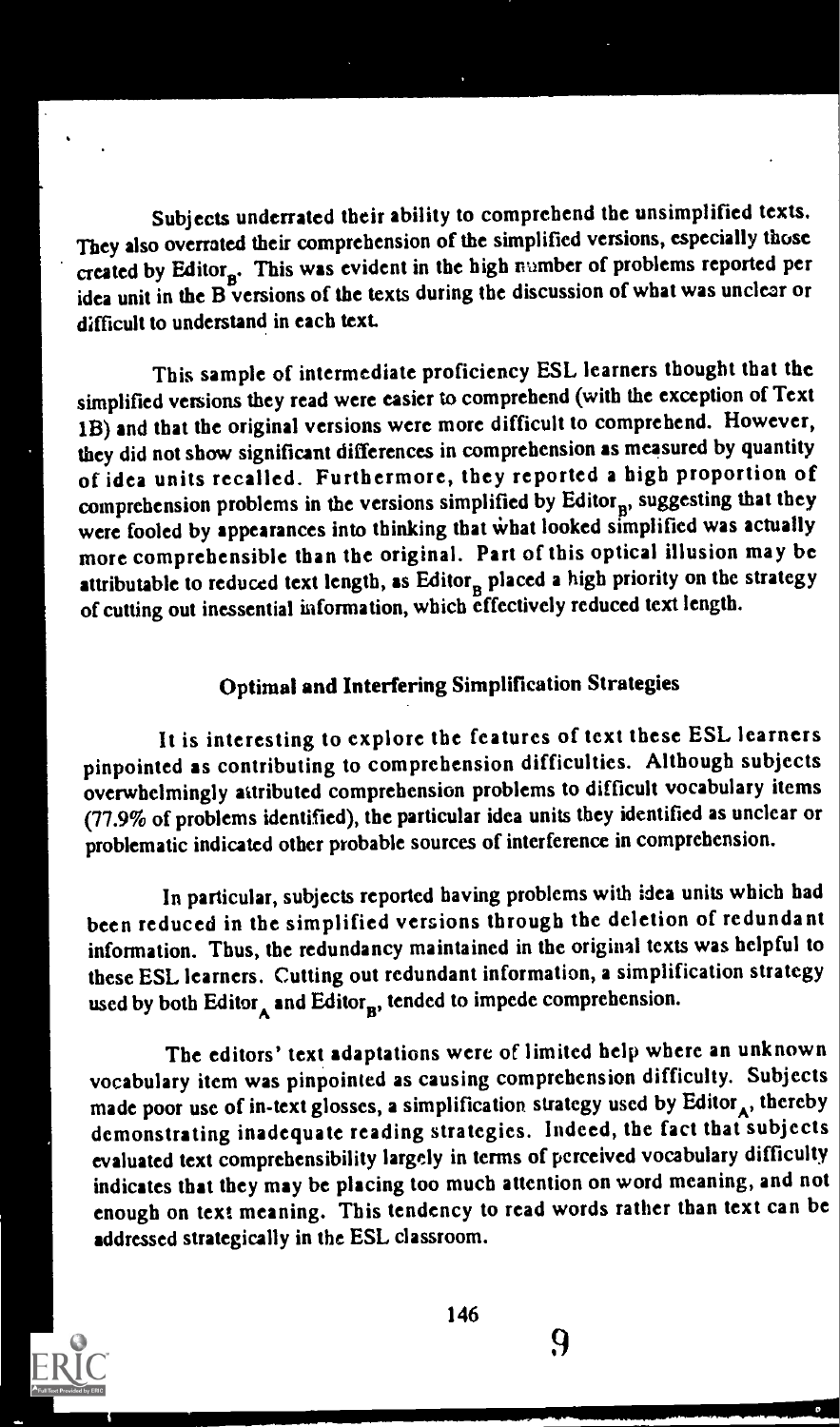It is possible that these ESL learners had been taught to focus on vocabulary in reading L<sub>2</sub> texts. Certainly, pedagogically prepared texts with highlighted 'new vocabulary" draw the learner's attention to the word le'vel of meaning. Geva and Ryan (1985) have found that highlighting conjunctions in text significantly affects reading comprehension. It is worth questioning whether reading pedagogically treated text with highlighted vocabulary interferes with ESL learners' acquisition of good reading strategies.

A default of the interview procedure was that subjects were exposed to novel content in three successive versions with each text. Through this repeated exposure to content, the importance of background knowledge in contributing to text comprehensibility became evident to the subjects. The importance of background knowledge in reading has been widely reported in the research literature (Bernhardt, 1984; Carrell, 1983; Carrell & Wallace, 1983; Johnson, 1982; Koh, 1985; Swaffar, 1988). It is noteworthy that Editor, used the strategy of clarifying background information.

The results of this study suggest that simplification, if done at all, should be elaborative: focussing on supplying redundancy and necessary background knowledge. It also suggests that ESL learners may have a greater need for learning better reading strategies, such as identifying in-text glosses and learning how to use contextual guessing with unknown vocabulary, than for reading simplified texts. However, simplifications may provide access to the content of original texts by inducing ESL learners to read what they think is an easier version. In this regard, simplified versions used judiciously, may help to provide ESL learners with the background knowledge needed for confidently reading an original, unsimplified text.

#### Conclusion

### Do Simplified Texts Simplify Language Comprehension?

In this study, simplification did not significantly affect text comprehensibility. However, simplification did affect the subjects' attitude to the text: ESL learners expected simplification to improve text comprehensibility. Certain strategies of simplification were found to have an observable effect, viz., the deletion of redundancy was found to have a negative effect on text comprehensibility, and the familiarity of background knowledge was found to have a positive effect.

147

 $1()$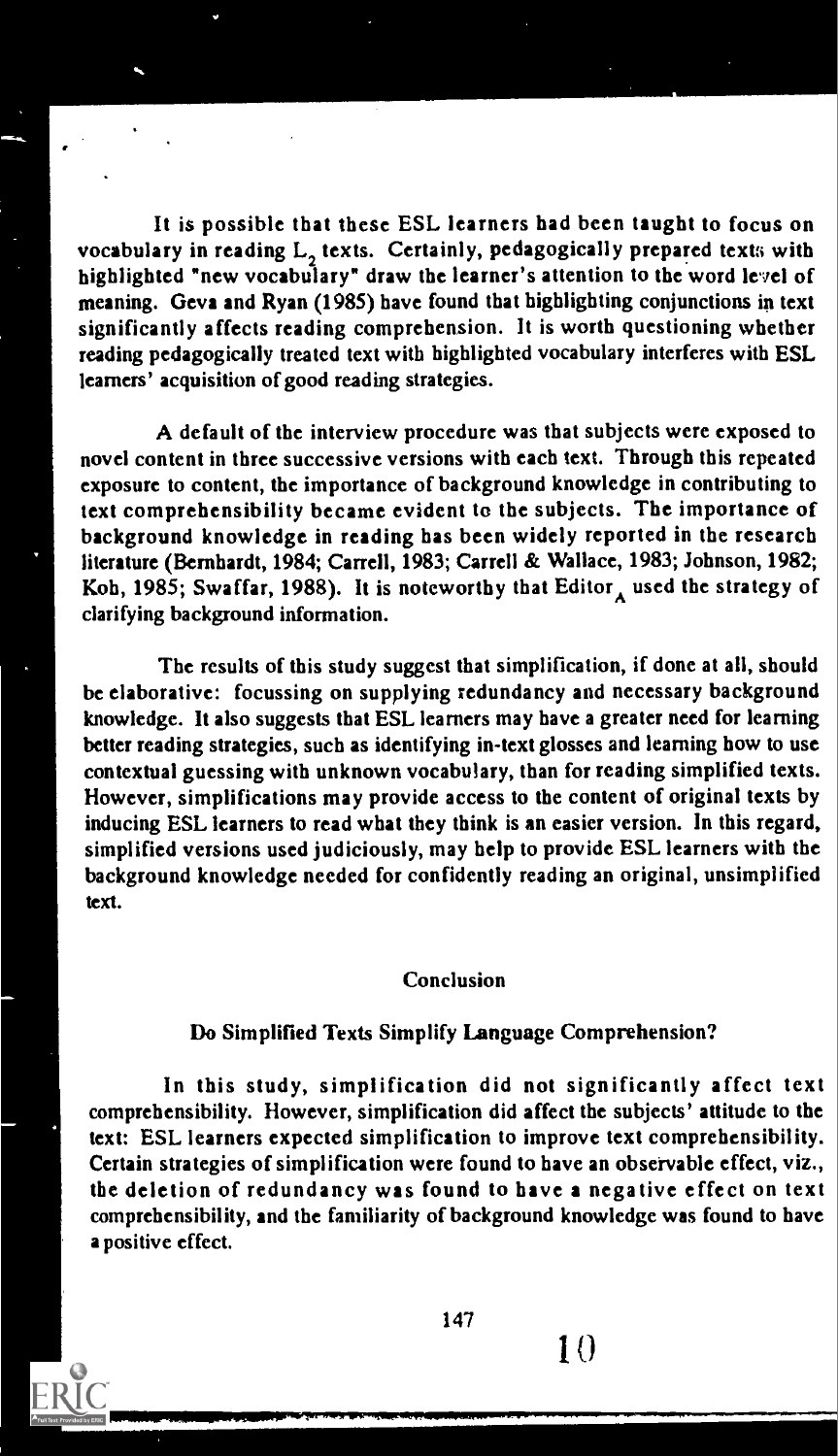On the whole, subjects demonstrated poor reading strategies by relying too much on word meaning. They were also fooled by the apparently simplified surface features of the simplified texts, such as vocabulary difficulty and text length, when in fact, these versions were not easier for them to comprehend than the original texts.

Do simplified texts help ESL learners to read? Yes, if they attract them to text but not because they are simplified, according to the findings of this study. In fact, it is worth investigating whether reading pedagogically simplified texts exacerbates ESL learners dependency on poor reading strategies by appearing to facilitate comprehension through simplification of language.

Language comprehension is complex; simplified texts may play a role in attracting ESL learners to read, but, in this study, simplification did not facilitate language comprehension.

## REFERENCES

- CARRELL, P L (1983). Three Components of Background Knowledge in Reading Comprehension. Language Learning, 33(2), 183-207.
- CARRELL, P L (1985). Facilitating ESL Reading by Teaching Text Structure. TESOL Quarterly, 19(4), 727-752.
- CARRELL, P L and Wallace, B (1983). Background Knowledge: Context and Familiarity in Reading Comprehension. In M A Clarke de J Handscombe (Eds.), On TESOL '82. Pacific Perspectives on Language Learning and Teaching (pp. 295-308). Washington, D.C: TESOL.
- DAVISON, A and Kantor, R N (1982). On the Failure of Readability Formulas to Define Readable Texts: A Case Study from Adaptations. Reading Research Quarterly, 17(1), 187-209.
- GEVA, E and Ryan E B (1985). Use of Conjunctions in Expository Texts by Skilled and Less Skilled Readers. <u>Journal of Reading Behavior</u>, 17(4), 331-346.
- JOHNSON, P (1982). Effects on Reading Comprehension of Building Background Knowledge. rEsOL Ouartedy, 16(4), 503-516.



# BEST COPY AVAILABLE 1 1

BERNHARDT, E B (1984). Toward an Information Processing Perspective in Foreign Language Reading. Modern Language Journal, 64(4), 322-331.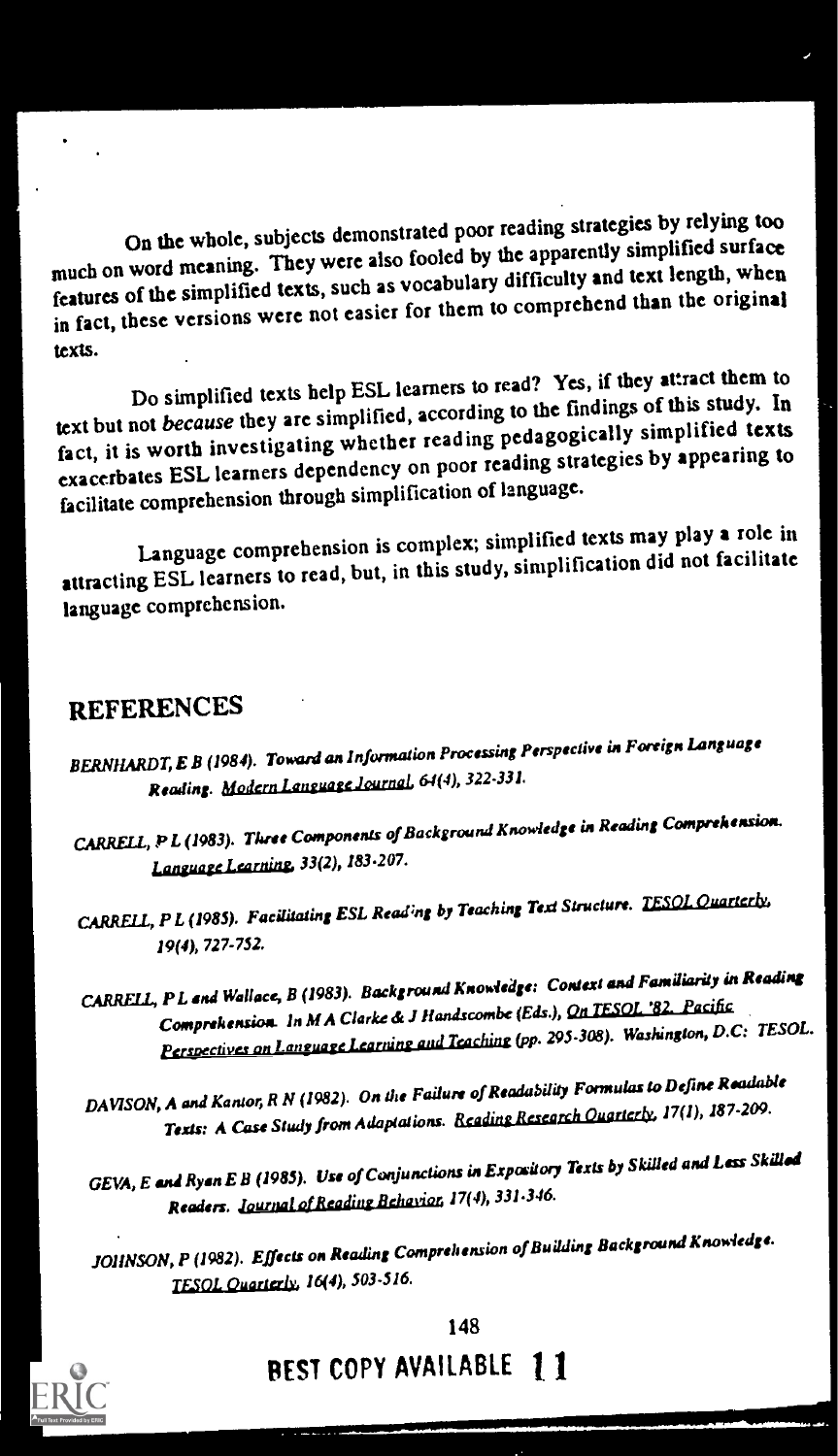KANTOR, R N & Davison, A (1981). Categories and Strategies of Adaptation in Children's Reading Materials. In A Rubin (Ed.), Conceptual Readability: New Ways to Look at Text (Reading Education Report No. 31, pp. 4-28). Washington, 1).C: National Institute of Education, Centre for the Study of Reading.

KOH M Y (1985). The Role of Prior Knowledge in Reading Comprehension. Reading in a Foreign Language, 3(1), 375-380.

LIEBLING, C R (1986). Inside View and Character Plans in Original Stories and their Basal Reader Adaptations. Unpublished Manuscript. Cambridge, Mass: BEN Laboratories.

10THERINGTON-WOLOSZYN, H (1989). Simplified Texts, Comprehensible Input, and the Englith as a Second language Learner: An Empirical Study. Unpublished Doctoral Dissertation, University of Toronto.

LOOTHERINGTON-WOLOSZYN, 11 (In Press). Simplification: The Questionable Role of Interventionist Language in ESL Reading Comprehension. In R Courchene, J I Glidden, J St. John & C Therien (Eds.), Comprehension-based Second Language Teaching! ondes Axes Sur La Comprehension (pp. 471-498). Ottawa: University of Ottawa.

SWAFFAR, J K (1988). Readers, Texts and Second Languages: The Interactive Processes. Modein Language Journal, 72(2): 123-149.

#### **Notes**

110 av

This paper is based on research oonducted towards my doctoral dissertation. I dedicate this paper to the memory of the two people who helped me most in my doctoral research: my husband, Jarek Woloszyn, for his undying support, and my thesis supervisor, Professor Michael Canale, for his careful guidance through my study. May they both rest in peace.

I gratefully acknowledge the support of the Social Sciences and Humanities Research Council ofCanada who funded the research reported in this paper.

1. Adapted reading and listeniog texts may be prepared for the purposes of geoeral entertainment, as well, as in the case of abridged novels in print or audiotaped form.

2. Basal readers, usually written to conform to readability formulae are examples of simplified texts for L children.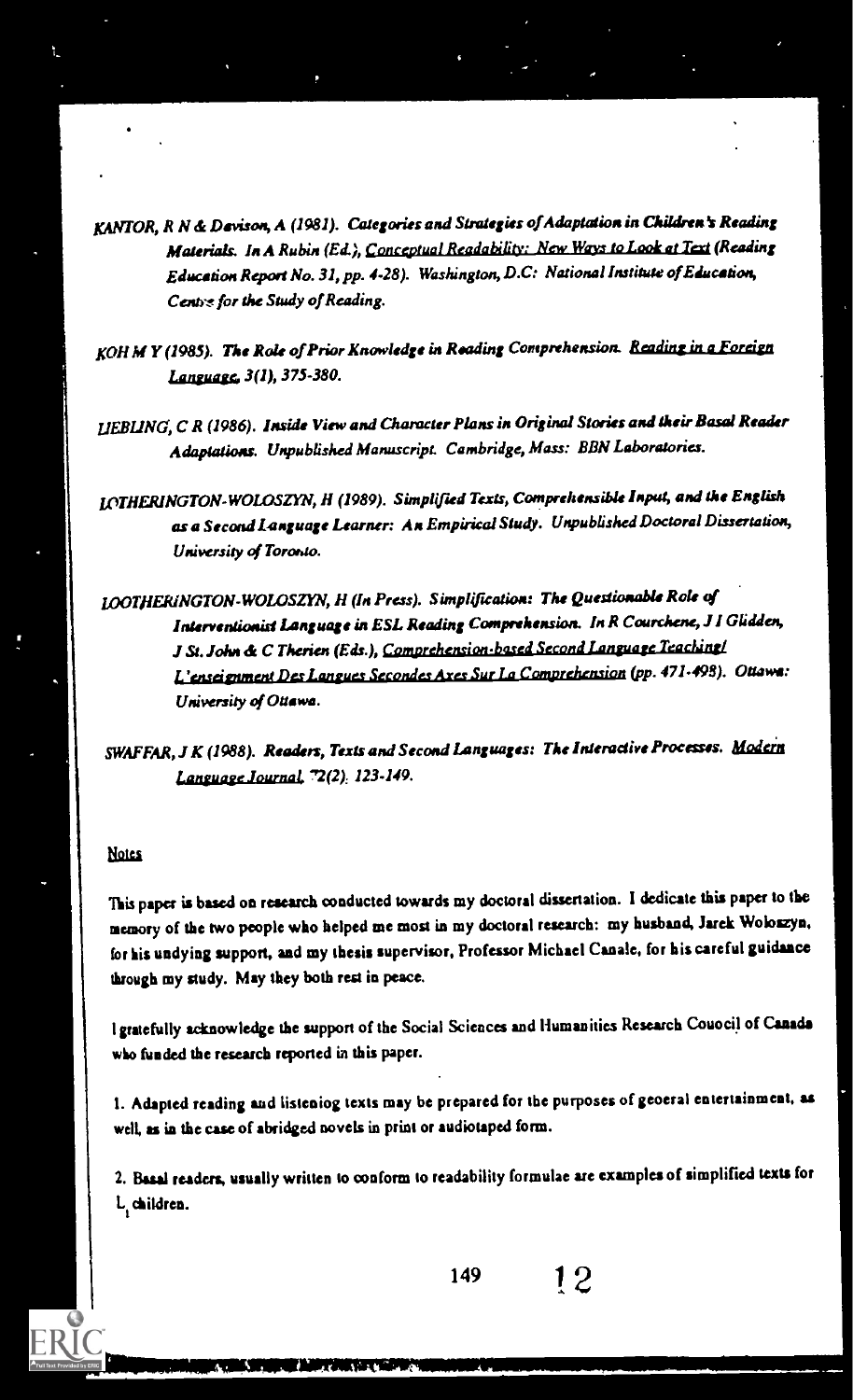3. Subjects came from Asia. Latin America, Europe, Africa and the Middle East, and were native speakers of 13 different languages.

4. A two-tailed t-test using the Bonferroni method of testing pair-wise comparisons was used.

Appendix A : Text 1 (Original)

 $\sim$ 

Text 1 : Telltale hair.

| 1       | Do Cokeheads have hot hair?                                                                                                                                                                                                                                                                                                                                                                                                                                                                                                                                                                                                                |  |
|---------|--------------------------------------------------------------------------------------------------------------------------------------------------------------------------------------------------------------------------------------------------------------------------------------------------------------------------------------------------------------------------------------------------------------------------------------------------------------------------------------------------------------------------------------------------------------------------------------------------------------------------------------------|--|
| 5<br>10 | The answer to that question holds a potential way out<br>for employers who wish to test workers or job applicants for<br>drug use but are reluctant to face the delicate task of<br>asking for urine or blood samples. Not surprisingly,<br>executives and assembly-line workers often balk at the<br>indignity of testing. But people might object less to losing<br>just a snippet of hair, particularly if it meant a less<br>demeaning and more accurate method of drug screening. The<br>question is relevant because acientists have discovered that<br>human hair holds a permanent record of all chemicals that a<br>person taken. |  |
| 15      | Los Angeles Chemist Werner Baumgartner has developed a<br>new drug test that utilizes radiation. When performed on<br>human hair, it reveals what drugs have been taken and, unlike<br>blood or urine tests, shows when the chemicals were<br>consumed.                                                                                                                                                                                                                                                                                                                                                                                    |  |
| 20      | Baumgartner and his partner, Psychopharmacologist Ronald<br>Siegel, claim that the hair test is more reliable than<br>urinalysis. The San Diego-based Navy Drug Rehabilitation<br>Center has been using the test on an experimental basis since<br>last December. At the same time, Baumgartner and Siegel are<br>training technicians to that the test can be tried on a<br>broader scale.                                                                                                                                                                                                                                                |  |
| 25      | A fascinating sidelight of the research is that the test<br>can be used on preserved hair samples from long-dead famous<br>figures. Among samples that Baumgariner and Siegel have<br>analyzed are locks belonging to John Keats, the 19th century<br>poet. The test confirmed scholars' suspicions that the author                                                                                                                                                                                                                                                                                                                        |  |
| 30      | of "Ode on a Grecian Urn" was an opium user.                                                                                                                                                                                                                                                                                                                                                                                                                                                                                                                                                                                               |  |
|         |                                                                                                                                                                                                                                                                                                                                                                                                                                                                                                                                                                                                                                            |  |

(TIME, March 17, 1986)

150 BEST COPY AVAILABLEL J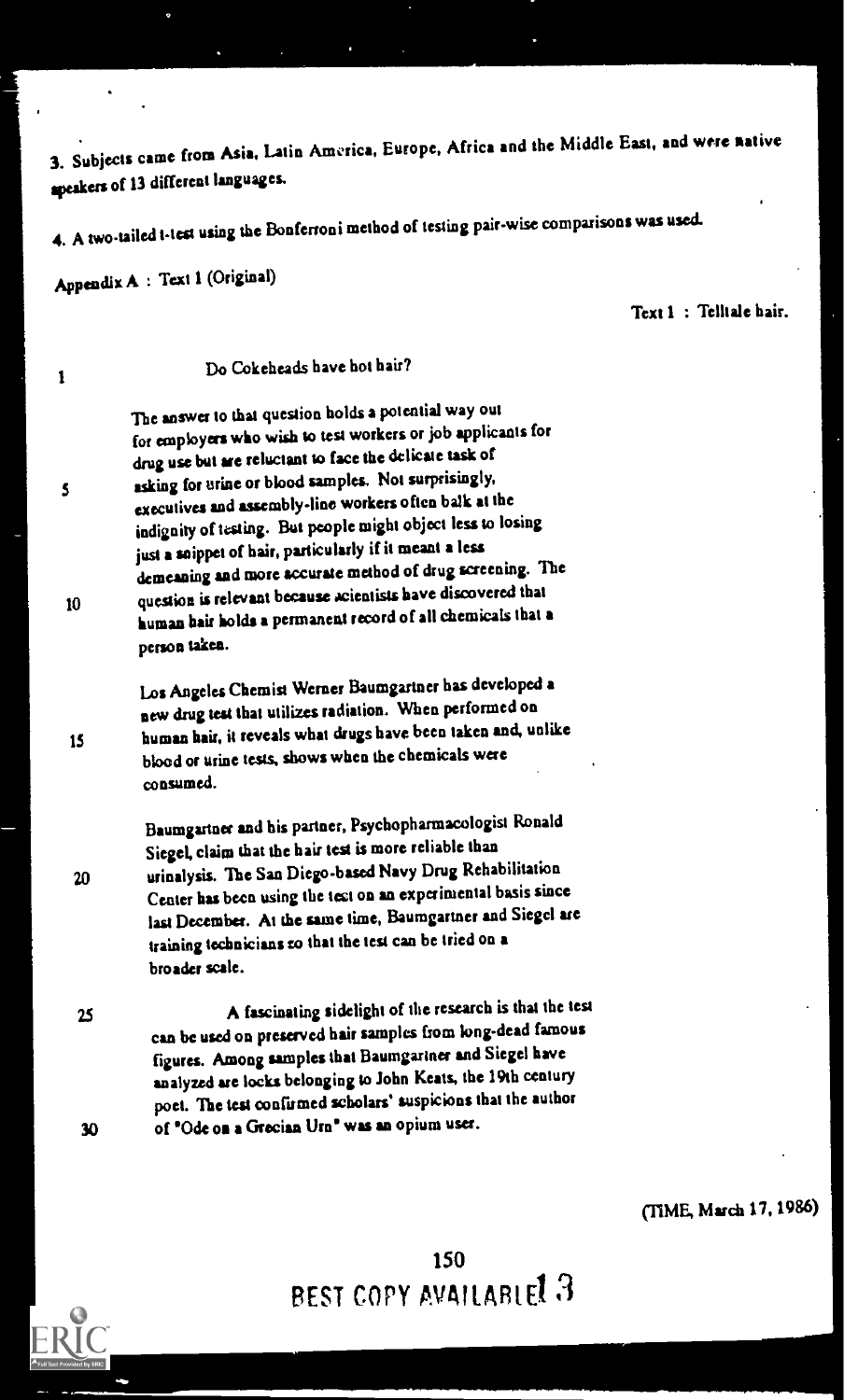Appendix B: Text 2 (Original)

Text 2 : Dangerous stowaways.

<sup>1</sup> For almost 20 years scientists have charted the sonhward migration of the so-called 'killer' bees. The aggressive insects are descendants of two dozen African queen. bees which escaped during experiments in Brazil in 1957 and 5 began to interbreed with indigenous bees in that country. Scientists had forecast that because of the insects' natural tendency to spread in all directions, they would arrive in the Southern United States by 1988. But when US. officals identified a colony of 50 bees found near Lost Hills, <sup>10</sup> California, last month as Africanized bees, it became clear that the insects had arrived early and in a way no one had foreseen: aboard ships carrying oil-drilling equipment from Brazil. Meanwhile, in the Lake Ontario port of Oswego, N.Y., scientists are searching for Africanized bees which may have <sup>15</sup> escaped from a colony found aboard a Brazilian freighter last summer and subsequently destroyed. Said entomologist Roger Morse, head of the upper New York state been bunt: 'When you realize the tremendous air and sea traffic, every place is a suspect.'

20 The Africanized bees have been spreading northward a: the rare of about 200 miles a year. Although their sting is no more toxic than that of the European honeybee found in North America, their wild swarms and repeated attacks against intruders have made them a threat in South America. <sup>25</sup> Scientists say the bees will not survive the winter in latitudes higher than California or North Carolina. Still, they claim that interbreeding between the less productive Africanized bees and European honeybees could produce an insect that is less inclined to seek nectar and 30 cross-pollinate crops. Said Kevin Ker, a pest-management specialist with Ontario's agriculture ministry: 'Because the killer bee is less active, there is the potential to harm agriculture."

In fact, some scientists predict that a high level of 30 breeding between the two species could result in au annual North American crop loss of as much as \$58 million. As well, Africanized bees found in Oswego carried mites, parasites that feed on honeybees and can potentially destroy honeybee colonies. Said Ker of the Africanized bee: `It is really just  $40$  like any pest. No one likes to hear it is in their area.<sup>\*</sup>

(MACLEANS, September 2, 1985)

 $151$  14  $14$ BEST COPY AVAILABLE

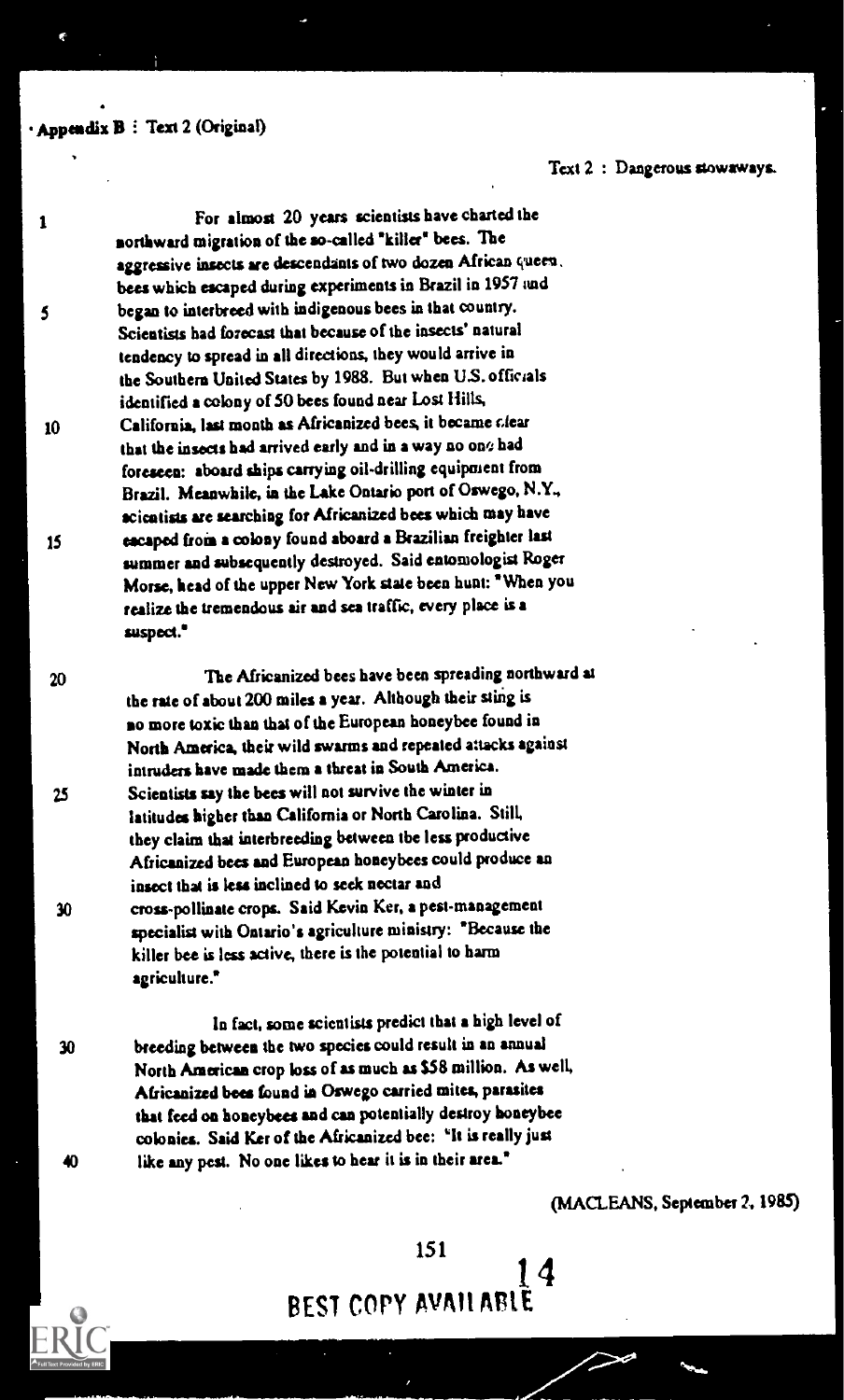### Appendix C : Text  $1$  (Simplified by Editor ); Text  $1^\circ$  (Simplified by Editor)

Text  $1$ : Telltale hair.

1 Many employers wish to test workers or people applying for work to see if they use drugs. Until now, the only ways to test for drug use were urine or blood testing. Many workers did not like these methods. They made them feel 5 embarrassed and undignified. Employers had a problem!

Now, along has come Werner Baumgartner, an American chemist. He has developed a new drug test that can be used on human hair. Using radiation, it shows what drugs have been taken into the body. It even shows when the drugs were taken. 10 And those being tested lose only a snippet of hair, an easy and quick sample!

Baumgartner and his partner, Ronald Siegel, also say that this hair test is more accurate than urinalysis, the testing of the urine. And ... the test caa be used on the 15 hair of king-dead famous people. Tests already show that what scholars have been saying about the nineteenth century poet Keats is true: he did use opium!

Text  $1$  : Telltale hair.

..

.,

<sup>1</sup> Do cokeheads have hot hair?

The answer to that question holds a potential way out for employers who wish to lest workers or job applicants for drug use but are reluctant to face the delicate task of 5 asking for urine Of blood samples. However, people might object less to losing just a snippet of hair, particularly if it meant a less demeaning and more accurate method of drug screening.

A Los Angeles chemist has developed a new drug test that 10 utilizes radiation. When performed on human hair, it reveals what drugs have been taken and, unlike blood or urine tests, shows when the chemicals were consumed.

A fascinating sidelight of the research is that the test can be used on preserved hair samples from long.dead famous <sup>15</sup> figures, for example, Sohn Keels, the 19th century poet. The test confirmed scholars' suspicions that the author of 'Ode os a Greciaa Uns" was an opium user.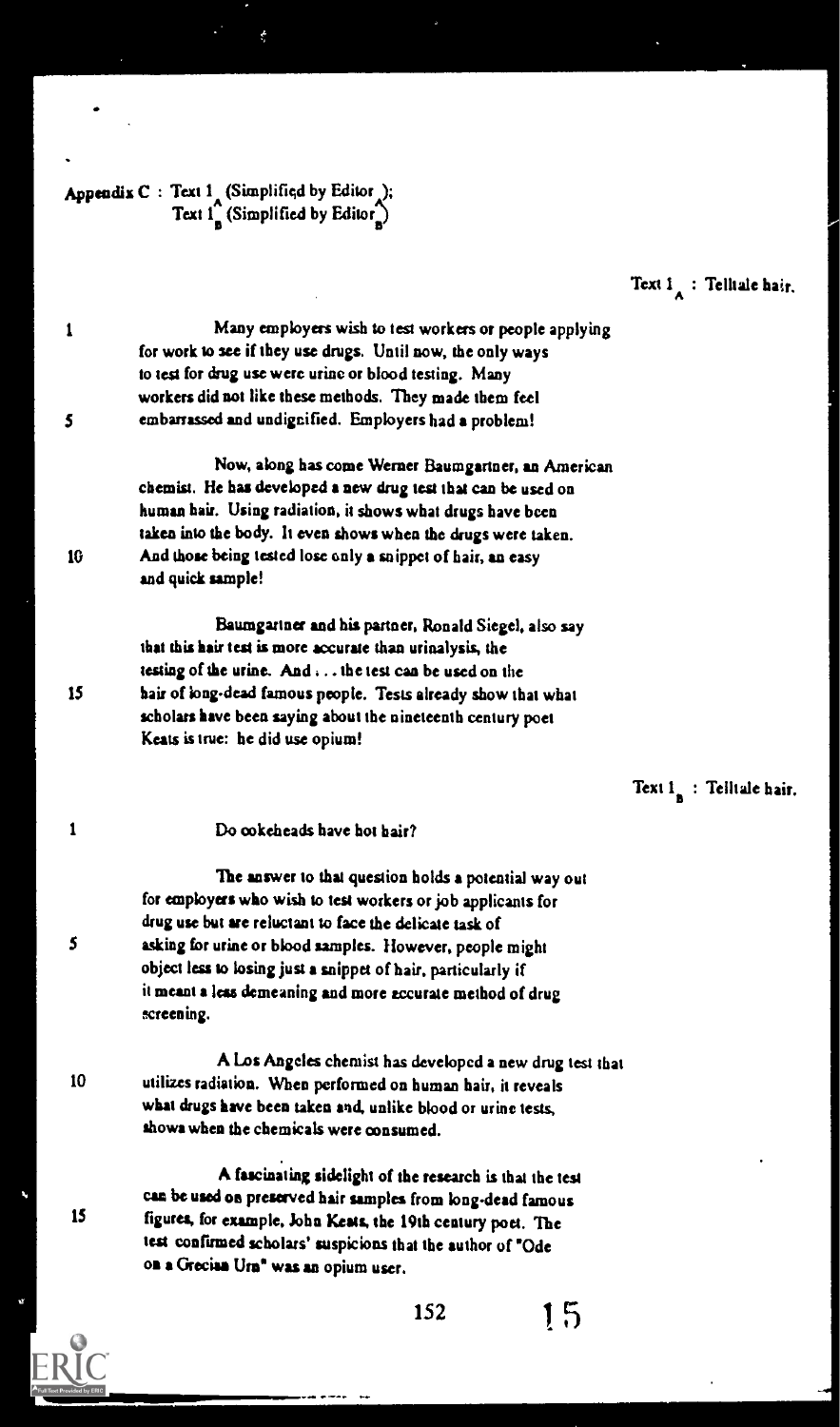### Appendix  $D$  : Text 2<sub>4</sub> (Simplified by Editor ); Text  $2^{\prime}$  (Simplified by Editor)

### Text  $2_{\mathsf{A}}$ : Dangerous stowaways.

For almost 20 years, scientists have been charting the steady northward migration of the 'killer' or Africanized bees. These insects are descendants of two dozen African queen bees which escaped during experiments in Brazil in 1957 5 and began to breed with bees in Brazil. Scientists expected the bees to arrive in the southern United States in 1988. And sure enough -- U.S. officials found a colony of 50 Africanized bees near Lost Hills, California, last month. But the bees had arrived early, and they had arrived aboard ships <sup>10</sup> carrying oil-drilling equipment from Brazil!

> Last summer, other sea-loving bees were found aboard a Brazilian freighter and were destroyed. Or so it was thought. Scientists are searching for Africanized bees which may have escaped destruction.

<sup>15</sup> Because these bees seem to be able to travel using human transportation facilities, all of North America seems vulnerable to them. They have been spreading northwardat a rate of about 200 miles a year. Scientists say the bees will not survive the winter north of California or North Carolina. 20 but no one knows for certain.

Is the spread of these bees something to be concerned about? The sting of the Africanized bee is no more dangerous than that of the European honeybee found in North America.<br>However, the bees' wild swarms and repeated attacks against 25 intruders have made them a threat in South America. Also, breeding between the less productive Africanized bee and the European honeybees could produce a bee that is lazier -- a bee that will not actively seek nectar and will therefore not help to pollinate crops. Some scientists predict that this <sup>30</sup> could result in an annual North America crop loss of as much as \$58 million. Also, the bees which escaped destruction after leaving the Brazilian freighter have been found to carry mites, parasites that eat honeybees and can destroy honeybee colonies.

<sup>35</sup> Kevin Ker, a pest-management specialist with Ontario's agriculture ministry says of the Africanized bee: 'It is really just like any pest. No one likes to hear it is in their area." Perhaps he's underestimating the problem. What - do you think?

> 16 BEST COPY AVAILABLE

153



ſ